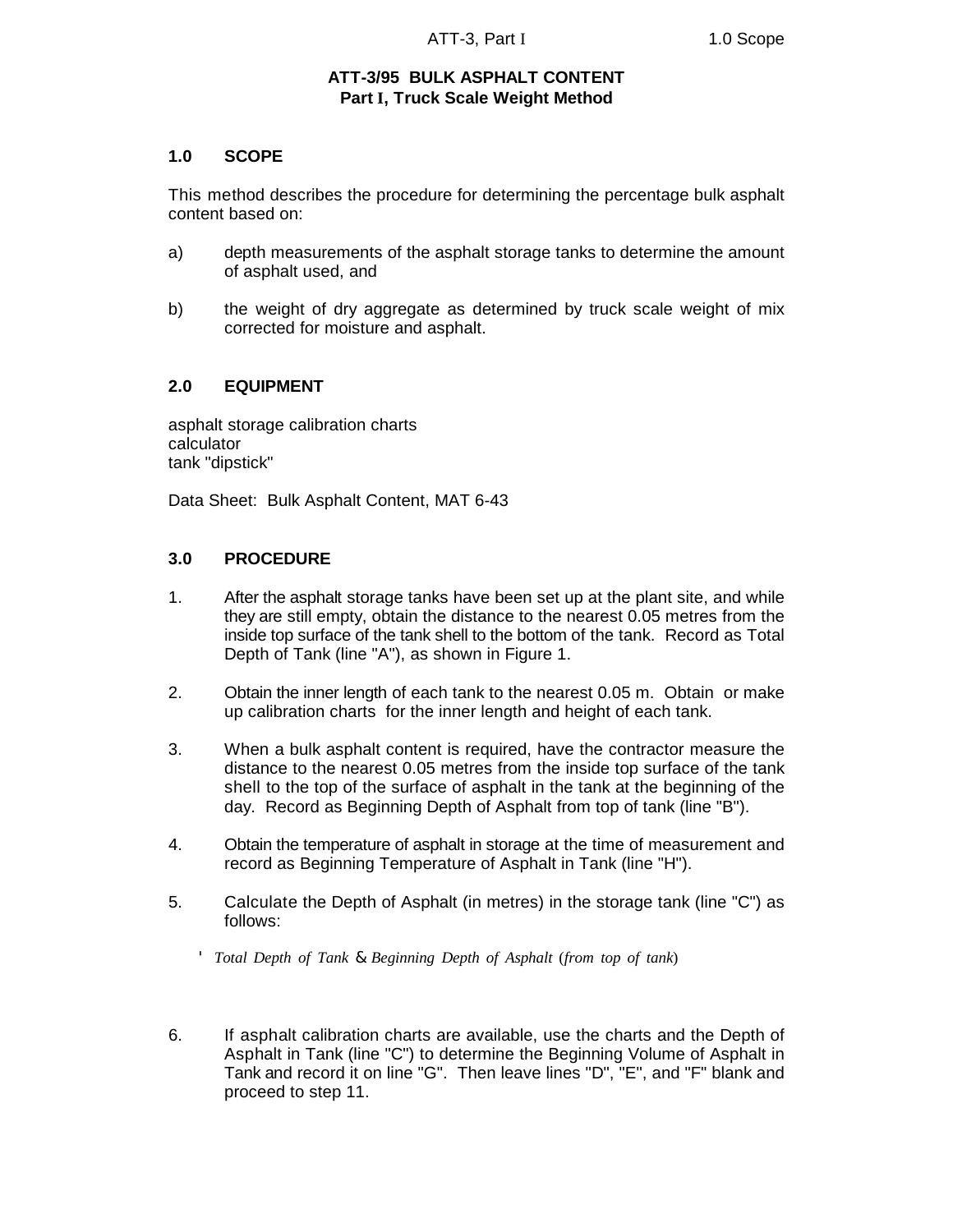

# **BULK ASPHALT CONTENT** PROJECT NO. *2:28* CONTRACT NO. *6666/95* LOT NO. *8* FROM *N. OF DIDSBURY INT*. DATE *95.08.12* TO *S. OF OLDS INT.* CONTRACTOR *ABC CONSTRUCTION* PROJECT MANAGER *M. SMITH* TECHNOLOGIST *B. JONES* TANK 1 TANK 2 A TOTAL DEPTH OF TANK *4.10 4.50* m B BEGINNING DEPTH OF ASPHALT (from top of tank) **1.85 1.85** m C DEPTH OF ASPHALT IN TANK **A** - B **1.75 2.65** m D PERCENT DEPTH FILLED 100 C / A *42.68 58.89* % E PERCENT OF CAPACITY FILLED TABLE 1 *40.74 61.22* % F CAPACITY OF TANK *100 000 110 000* R G BEGINNING VOLUME OF ASPHALT IN TANK  $E.F/100$  or Calib. Chart **40 740** 67 342 R H BEGINNING TEMPERATURE OF ASPHALT IN TANK *146 149* EC RELATIVE DENSITY OF ASPHALT AT 15 EC **1.024 1.024** kg/R J WT. PER LITRE OF ASPHALT AT TANK TEMPERATURE TABLE 2 *0.942 0.9405* kg/R K BEGINNING WEIGHT OF ASPHALT IN TANK  $G \cup \begin{bmatrix} K_1 \\ 38 \\ 37 \end{bmatrix}$  *38 377* K<sup>2</sup> *63 335* kg BEGINNING WEIGHT OF ASPHALT IN TANKS  $K_1 + K_2$ 101 712 kg M WEIGHT OF ASPHALT DELIVERED DURING INTERVAL **1999 12 12 12 12 12 000** kg N TOTAL WEIGHT OF ASPHALT AVAILABLE L + M *313 712* kg O DEPTH OF ASPHALT AT END OF DAY **1.20 1.20 1.20 1.3.10** m P DEPTH OF ASPHALT REMAINING IN TANK  $A \cdot 0$  2.90  $1.40$  m Q PERCENT DEPTH FILLED 100 P / A **70.73 31.11 1**% R PERCENT OF CAPACITY FILLED TABLE 1 75.60 26.61 % S ENDING VOLUME OF ASPHALT IN TANK R. F / 100 or Calib. Chart **75 600 29 271** R T ENDING TEMPERATURE OF ASPHALT IN TANK *150 153* EC U WT. PER LITRE OF ASPHALT AT TANK TEMPERATURE TABLE 2 *0.940 0.9375* kg/R V ENDING WEIGHT OF ASPHALT IN TANK SUNDAY S . U V<sub>1</sub> **71 064** V<sub>2</sub> **27 442** kg W WEIGHT OF ASPHALT REMAINING IN TANKS  $V_1 + V_2$  + V<sup>2</sup> *98 506* kg X WEIGHT OF ASPHALT USED **N** - W - W - W - W - 215 206 kg Y WEIGHT OF PAID MOIST MIX *3 769 500* kg Z WEIGHT OF REJECTED MIX **24 850** kg AA TOTAL WEIGHT OF MOIST MIX **A FORD ASSAULT A** STATE AND **3794 350** kg BB AVERAGE MOISTURE CONTENT OF MIX *0.27* % CC WEIGHT OF DRY MIX **100 AA** / (100 + BB) **3784 133** kg DD WEIGHT OF DRY AGGREGATE CC - X *3 568 927* kg

REMARKS

EE BULK ASPHALT CONTENT **100 X** / DD **6.03** 8.03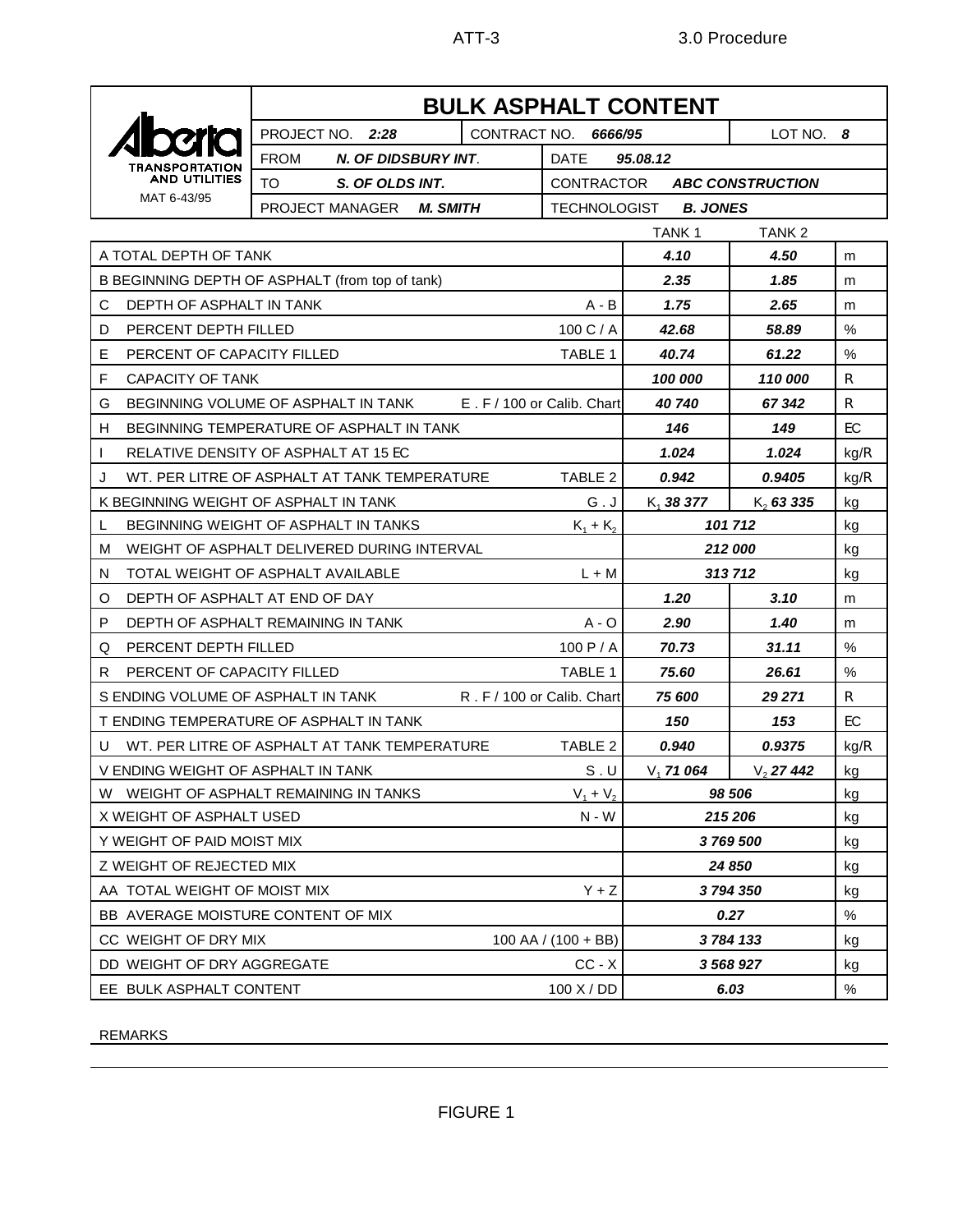- **NOTE:** For contractor supplied charts, check if the tank is calibrated i U.S. gallons. To convert U.S. gallons to Imperial gallons, divide the U.S. gallons by 1.20094. To contert Imperial gallons to litres, multiply the Imperial gallons by 4.546.
- 7. If asphalt calibration charts are not available, calculate the Percent Dept Filled (line "D") using the formula:

Percent Depth Filled (%) 
$$
\frac{Depth\ of\ Asphalt\ in\ Tank}{Total\ Depth\ of\ Tank} \times 100\%
$$

8. Use Table 1 and the Percent Depth filled (line "D") to determine the Percent of Capacity Filled, and record it on line "E".

| %<br><b>Depth</b><br><b>Filled</b> | $%$ of<br><b>Capacity</b><br><b>Filled</b> | %<br><b>Depth</b><br><b>Filled</b> | $%$ of<br><b>Capacity</b><br><b>Filled</b> | %<br><b>Depth</b><br><b>Filled</b> | % of<br><b>Capacity</b><br><b>Filled</b> | %<br><b>Depth</b><br><b>Filled</b> | $%$ of<br><b>Capacity</b><br><b>Filled</b> |
|------------------------------------|--------------------------------------------|------------------------------------|--------------------------------------------|------------------------------------|------------------------------------------|------------------------------------|--------------------------------------------|
| 1                                  | 0.20                                       | 26                                 | 20.73                                      | 51                                 | 51.27                                    | 76                                 | 81.50                                      |
| $\overline{c}$                     | 0.50                                       | 27                                 | 21.86                                      | 52                                 | 52.55                                    | 77                                 | 82.60                                      |
| 3                                  | 0.90                                       | 28                                 | 23.00                                      | 53                                 | 53.81                                    | 78                                 | 83.68                                      |
| $\overline{\mathbf{4}}$            | 1.34                                       | 29                                 | 24.07                                      | 54                                 | 55.08                                    | 79                                 | 84.74                                      |
| 5                                  | 1.87                                       | 30                                 | 25.31                                      | 55                                 | 56.34                                    | 80                                 | 85.77                                      |
| 6                                  | 2.45                                       | 31                                 | 26.48                                      | 56                                 | 57.60                                    | 81                                 | 86.77                                      |
| 7                                  | 3.07                                       | 32                                 | 27.66                                      | 57                                 | 58.86                                    | 82                                 | 87.76                                      |
| 8                                  | 3.74                                       | 33                                 | 28.84                                      | 58                                 | 60.11                                    | 83                                 | 88.73                                      |
| 9                                  | 4.45                                       | 34                                 | 30.03                                      | 59                                 | 61.36                                    | 84                                 | 89.68                                      |
| 10                                 | 5.20                                       | 35                                 | 31.19                                      | 60                                 | 62.61                                    | 85                                 | 90.60                                      |
| 11                                 | 5.98                                       | 36                                 | 32.44                                      | 61                                 | 63.86                                    | 86                                 | 91.50                                      |
| 12                                 | 6.80                                       | 37                                 | 33.66                                      | 62                                 | 65.10                                    | 87                                 | 92.36                                      |
| 13                                 | 7.64                                       | 38                                 | 34.90                                      | 63                                 | 66.34                                    | 88                                 | 93.20                                      |
| 14                                 | 8.50                                       | 39                                 | 36.14                                      | 64                                 | 67.56                                    | 89                                 | 94.02                                      |
| 15                                 | 9.40                                       | 40                                 | 37.39                                      | 65                                 | 68.81                                    | 90                                 | 94.80                                      |
| 16                                 | 10.32                                      | 41                                 | 38.64                                      | 66                                 | 69.97                                    | 91                                 | 95.55                                      |
| 17                                 | 11.27                                      | 42                                 | 39.89                                      | 67                                 | 71.16                                    | 92                                 | 96.26                                      |
| 18                                 | 12.24                                      | 43                                 | 41.14                                      | 68                                 | 72.34                                    | 93                                 | 96.93                                      |
| 19                                 | 13.23                                      | 44                                 | 42.40                                      | 69                                 | 73.52                                    | 94                                 | 97.55                                      |
| 20                                 | 14.23                                      | 45                                 | 43.66                                      | 70                                 | 74.69                                    | 95                                 | 98.13                                      |
| 21                                 | 15.26                                      | 46                                 | 44.92                                      | 71                                 | 75.93                                    | 96                                 | 98.66                                      |
| 22                                 | 16.32                                      | 47                                 | 46.19                                      | 72                                 | 77.00                                    | 97                                 | 99.10                                      |
| 23                                 | 17.40                                      | 48                                 | 47.45                                      | 73                                 | 78.14                                    | 98                                 | 99.50                                      |
| 24                                 | 18.50                                      | 49                                 | 48.73                                      | 74                                 | 79.27                                    | 99                                 | 99.80                                      |
| 25                                 | 19.61                                      | 50                                 | 50.00                                      | 75                                 | 80.39                                    |                                    |                                            |

# **QUANTITIES FOR VARIOUS DEPTHS OF CYLINDRICAL TANKS IN A HORIZONTAL POSITION**

### **TABLE 1**

9. Obtain the volume in litres of each asphalt storage tank and recordsa Capacity of Tank (line "F").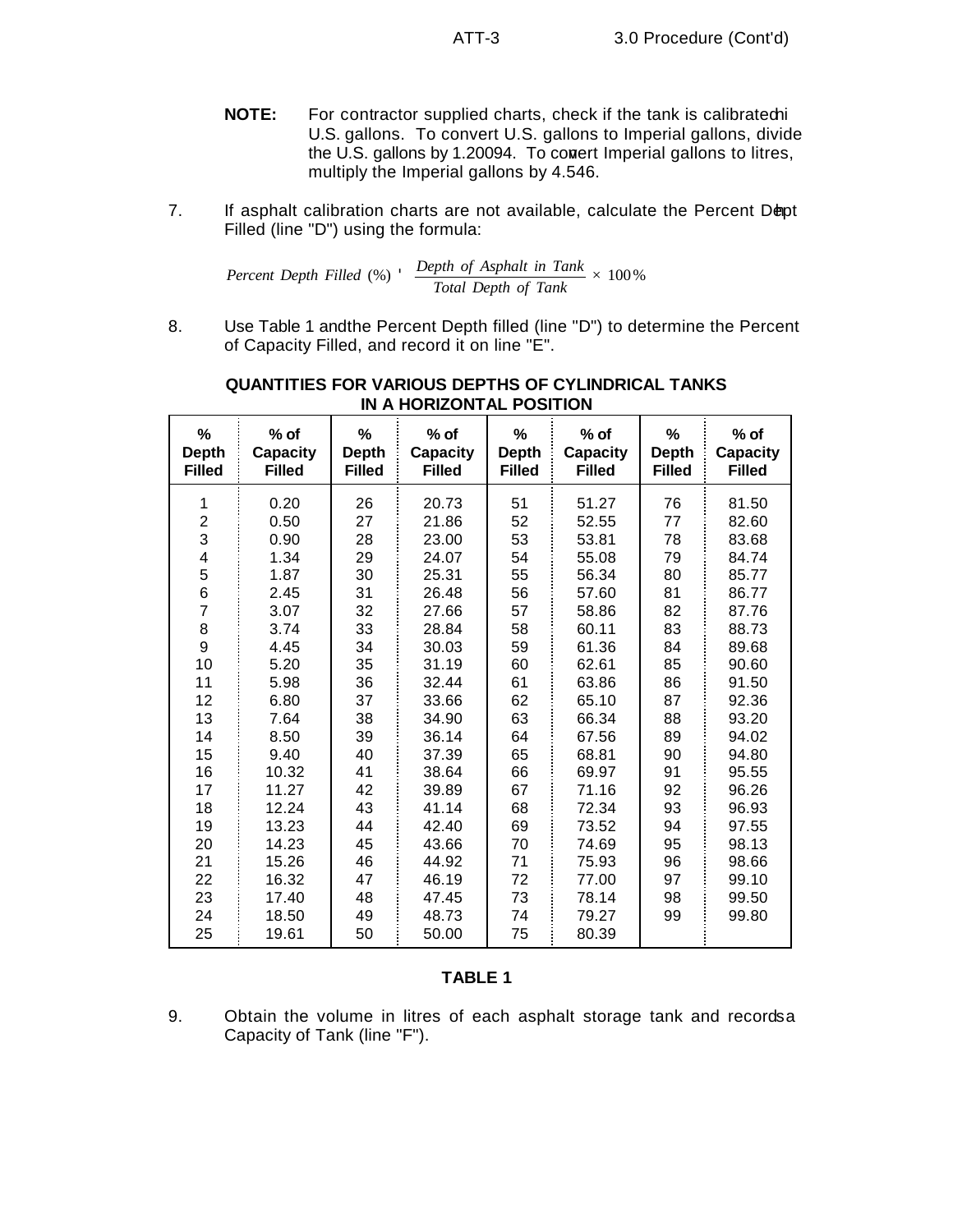The weight of asphalt delivered by trucks can be used to determine the capacity of the tanks. The capacity in litres of horizontal tanks can also be calculated using the formula:

*Capacity* (**R**) 
$$
\frac{B D^2 L}{4} \times 1000 Rm^3
$$
 or 0.7854  $D^2 L$ 

Where  $D =$  inside diameter of tank (depth of tank), and  $L =$  inside length of tank

10. Determine the Volume  $\delta$  Asphalt in litres in the storage tank (line "G") using the formula:

*Vol.* ( $\mathsf{R}$ )  $\cdot$  *Capacity of Tank*  $\times$  *Percent of Capacity Filled with Asphalt* 100%

- 11. Obtain from the Mix Design the Relative Density of Asphalt at 15C for the grade of asphalt used for the project and record it on line "T".
- 12. Correct the weight per litre of asphalt at 1**EC** to the equivalent weight pe litre at the elevated storage temperature using Table 2 for asphalt cements, Table 3 for cutback asphalts or Table 4 for emulsified asphalts.
- 13. Find in the temperature column the Beginning Temperature of Asphalni Tank (line "H"), then proceed across the table to where it intercepts the proper Relative Density of Asphalt at 15C (line "I"). Interpolating intermediate values, pick off the Weight per Litre of Asphalt at Tan Temperature and record it in line "J".

For example: Beginning Asphalt Tank Temperature  $= 136C$ Relative Density of Asphalt Cement at  $15C = 1.015$ Wt. per Litre of Asphalt at Tank Temperature = 0.940 kg from Table 2

14. Calculate the Weight of Asphalt in kg in the Storage Tank (line "K") as follows:

' *Wt*./R *of Asphalt at Tank Temperature* × *Volume of Asphalt in Tank*

- 15. When two tanks are used, add the Beginning Weight of Asphalt for Tank 1 (line "K<sub>1</sub>") to the Beginning Weight of Asphaltor Tank 2 (line "K<sub>2</sub>") and record as the Beginning Weight of Asphalt in Tanks (line "L")
- 16. Determine the weight of asphalt delivered during the bulk asphalt content interval (line "M") by totalling the weights of the asphalt delivery slip invoices.

The Senior Technologist is normally responsible for picking up the asphal delivery slip invoices, calculating the weigh of asphalt added, and forwarding the invoices to the Project Manager.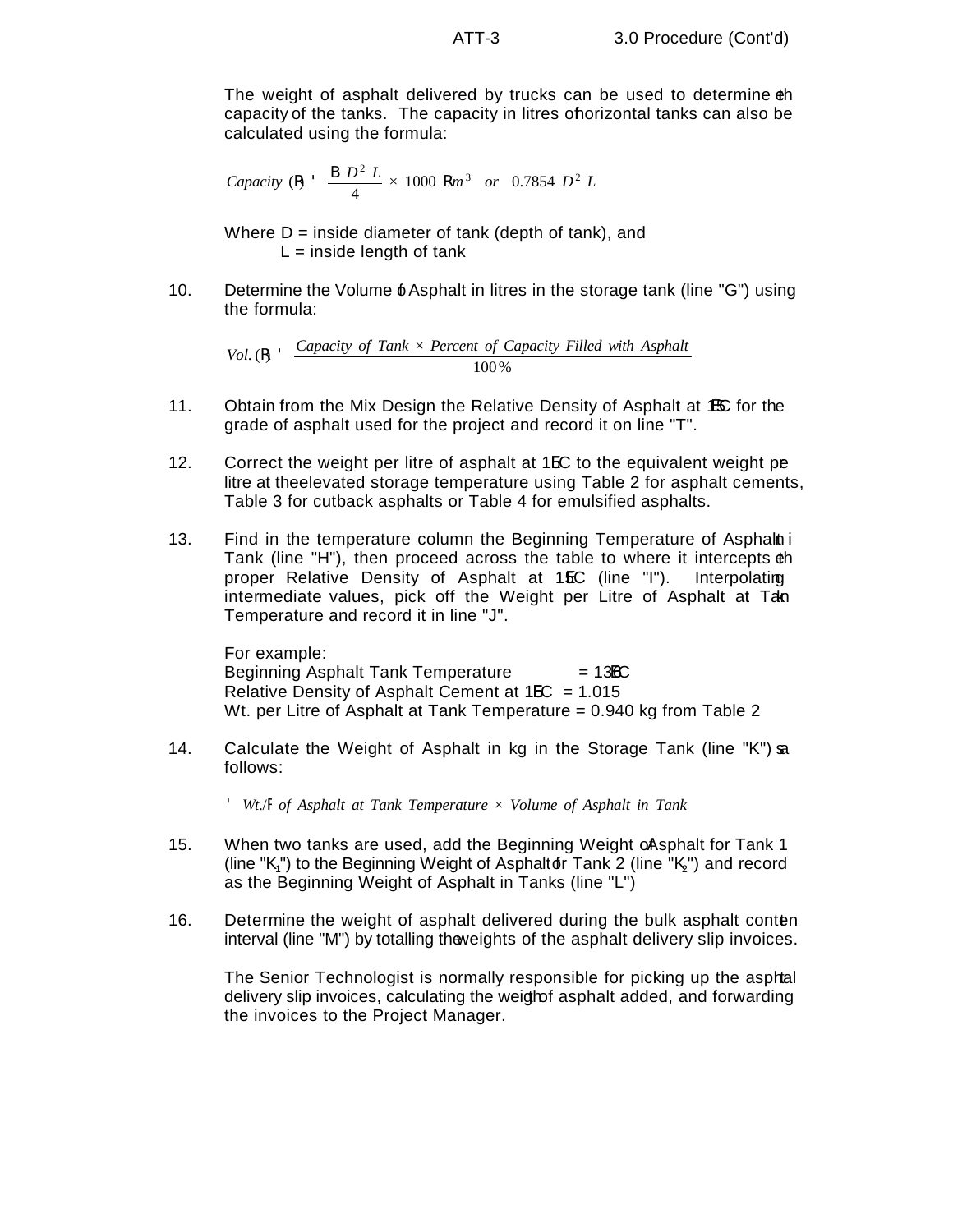| <b>TEMP</b> | <b>ILIIII</b> LIVATUNE (NYIY<br>RELATIVE DENSITY OF ASPHALT CEMENT AT 15EC |       |       |       |       |       |       |       |       |       |
|-------------|----------------------------------------------------------------------------|-------|-------|-------|-------|-------|-------|-------|-------|-------|
| EC          | 0.995                                                                      | 1.000 | 1.005 | 1.010 | 1.015 | 1.020 | 1.025 | 1.030 | 1.035 | 1.040 |
| 90          | 0.949                                                                      | 0.954 | 0.958 | 0.963 | 0.968 | 0.973 | 0.977 | 0.982 | 0.987 | 0.992 |
| 92          | 0.948                                                                      | 0.952 | 0.957 | 0.962 | 0.967 | 0.971 | 0.976 | 0.981 | 0.986 | 0.990 |
| 94          | 0.946                                                                      | 0.951 | 0.956 | 0.961 | 0.965 | 0.970 | 0.975 | 0.980 | 0.984 | 0.989 |
| 96          | 0.945                                                                      | 0.950 | 0.955 | 0.959 | 0.964 | 0.969 | 0.974 | 0.978 | 0.983 | 0.988 |
| 98          | 0.944                                                                      | 0.949 | 0.954 | 0.958 | 0.963 | 0.968 | 0.973 | 0.977 | 0.982 | 0.987 |
| 100         | 0.943                                                                      | 0.948 | 0.952 | 0.957 | 0.962 | 0.967 | 0.971 | 0.976 | 0.981 | 0.985 |
| 102         | 0.942                                                                      | 0.946 | 0.951 | 0.956 | 0.961 | 0.965 | 0.970 | 0.975 | 0.980 | 0.984 |
| 104         | 0.940                                                                      | 0.945 | 0.950 | 0.955 | 0.959 | 0.964 | 0.969 | 0.974 | 0.978 | 0.983 |
| 106         | 0.939                                                                      | 0.944 | 0.949 | 0.953 | 0.958 | 0.963 | 0.968 | 0.972 | 0.977 | 0.982 |
| 108         | 0.938                                                                      | 0.943 | 0.948 | 0.952 | 0.957 | 0.962 | 0.966 | 0.971 | 0.976 | 0.981 |
| 110         | 0.937                                                                      | 0.942 | 0.946 | 0.951 | 0.956 | 0.960 | 0.965 | 0.970 | 0.975 | 0.979 |
| 112         | 0.936                                                                      | 0.940 | 0.945 | 0.950 | 0.955 | 0.959 | 0.964 | 0.969 | 0.973 | 0.978 |
| 114         | 0.935                                                                      | 0.939 | 0.944 | 0.949 | 0.953 | 0.958 | 0.963 | 0.967 | 0.972 | 0.977 |
| 116         | 0.933                                                                      | 0.938 | 0.943 | 0.947 | 0.952 | 0.957 | 0.961 | 0.966 | 0.971 | 0.976 |
| 118         | 0.932                                                                      | 0.937 | 0.941 | 0.946 | 0.951 | 0.956 | 0.960 | 0.965 | 0.970 | 0.974 |
| 120         | 0.931                                                                      | 0.936 | 0.940 | 0.945 | 0.950 | 0.954 | 0.959 | 0.964 | 0.968 | 0.973 |
| 122         | 0.930                                                                      | 0.934 | 0.939 | 0.944 | 0.948 | 0.953 | 0.958 | 0.962 | 0.967 | 0.972 |
| 124         | 0.929                                                                      | 0.933 | 0.938 | 0.943 | 0.947 | 0.952 | 0.957 | 0.961 | 0.966 | 0.971 |
| 126         | 0.927                                                                      | 0.932 | 0.937 | 0.941 | 0.946 | 0.951 | 0.955 | 0.960 | 0.965 | 0.969 |
| 128         | 0.926                                                                      | 0.931 | 0.935 | 0.940 | 0.945 | 0.949 | 0.954 | 0.959 | 0.963 | 0.968 |
| 130         | 0.925                                                                      | 0.930 | 0.934 | 0.939 | 0.944 | 0.948 | 0.953 | 0.957 | 0.962 | 0.967 |
| 132         | 0.924                                                                      | 0.928 | 0.933 | 0.938 | 0.942 | 0.947 | 0.952 | 0.956 | 0.961 | 0.966 |
| 134         | 0.923                                                                      | 0.927 | 0.932 | 0.936 | 0.941 | 0.946 | 0.950 | 0.955 | 0.960 | 0.964 |
| 136         | 0.921                                                                      | 0.926 | 0.931 | 0.935 | 0.940 | 0.945 | 0.949 | 0.954 | 0.958 | 0.963 |
| 138         | 0.920                                                                      | 0.925 | 0.929 | 0.934 | 0.939 | 0.943 | 0.948 | 0.953 | 0.957 | 0.962 |
| 140         | 0.919                                                                      | 0.924 | 0.928 | 0.933 | 0.937 | 0.942 | 0.947 | 0.951 | 0.956 | 0.961 |
| 142         | 0.918                                                                      | 0.922 | 0.927 | 0.932 | 0.936 | 0.941 | 0.945 | 0.950 | 0.955 | 0.959 |
| 144         | 0.917                                                                      | 0.921 | 0.926 | 0.930 | 0.935 | 0.940 | 0.944 | 0.949 | 0.953 | 0.958 |
| 146         | 0.915                                                                      | 0.920 | 0.925 | 0.929 | 0.934 | 0.938 | 0.943 | 0.948 | 0.952 | 0.957 |
| 148         | 0.914                                                                      | 0.919 | 0.923 | 0.928 | 0.933 | 0.937 | 0.942 | 0.946 | 0.951 | 0.956 |
| 150         | 0.913                                                                      | 0.918 | 0.922 | 0.927 | 0.931 | 0.936 | 0.941 | 0.945 | 0.950 | 0.954 |
| 152         | 0.912                                                                      | 0.916 | 0.921 | 0.926 | 0.930 | 0.935 | 0.939 | 0.944 | 0.948 | 0.953 |
| 154         | 0.911                                                                      | 0.915 | 0.920 | 0.924 | 0.929 | 0.934 | 0.938 | 0.943 | 0.947 | 0.952 |
| 156         | 0.909                                                                      | 0.914 | 0.919 | 0.923 | 0.928 | 0.932 | 0.937 | 0.941 | 0.946 | 0.951 |
| 158         | 0.908                                                                      | 0.913 | 0.917 | 0.922 | 0.926 | 0.931 | 0.936 | 0.940 | 0.945 | 0.949 |
| 160         | 0.907                                                                      | 0.912 | 0.916 | 0.921 | 0.925 | 0.930 | 0.934 | 0.939 | 0.943 | 0.948 |
| 162         | 0.906                                                                      | 0.910 | 0.915 | 0.920 | 0.924 | 0.929 | 0.933 | 0.938 | 0.942 | 0.947 |
| 164         | 0.905                                                                      | 0.909 | 0.914 | 0.918 | 0.923 | 0.927 | 0.932 | 0.936 | 0.941 | 0.946 |
| 166         | 0.903                                                                      | 0.908 | 0.913 | 0.917 | 0.922 | 0.926 | 0.931 | 0.935 | 0.940 | 0.944 |
| 168         | 0.902                                                                      | 0.907 | 0.911 | 0.916 | 0.920 | 0.925 | 0.929 | 0.934 | 0.939 | 0.943 |
| 170         | 0.901                                                                      | 0.906 | 0.910 | 0.915 | 0.919 | 0.924 | 0.928 | 0.933 | 0.937 | 0.942 |
| 172         | 0.900                                                                      | 0.904 | 0.909 | 0.913 | 0.918 | 0.922 | 0.927 | 0.932 | 0.936 | 0.941 |
| 174         | 0.899                                                                      | 0.903 | 0.908 | 0.912 | 0.917 | 0.921 | 0.926 | 0.930 | 0.935 | 0.939 |
| 176         | 0.897                                                                      | 0.902 | 0.907 | 0.911 | 0.916 | 0.920 | 0.925 | 0.929 | 0.934 | 0.938 |

# **WEIGHT PER LITRE OF ASPHALT CEMENT CORRECTED TO STORAGE TEMPERATURE (kg/R)**

TABLE 2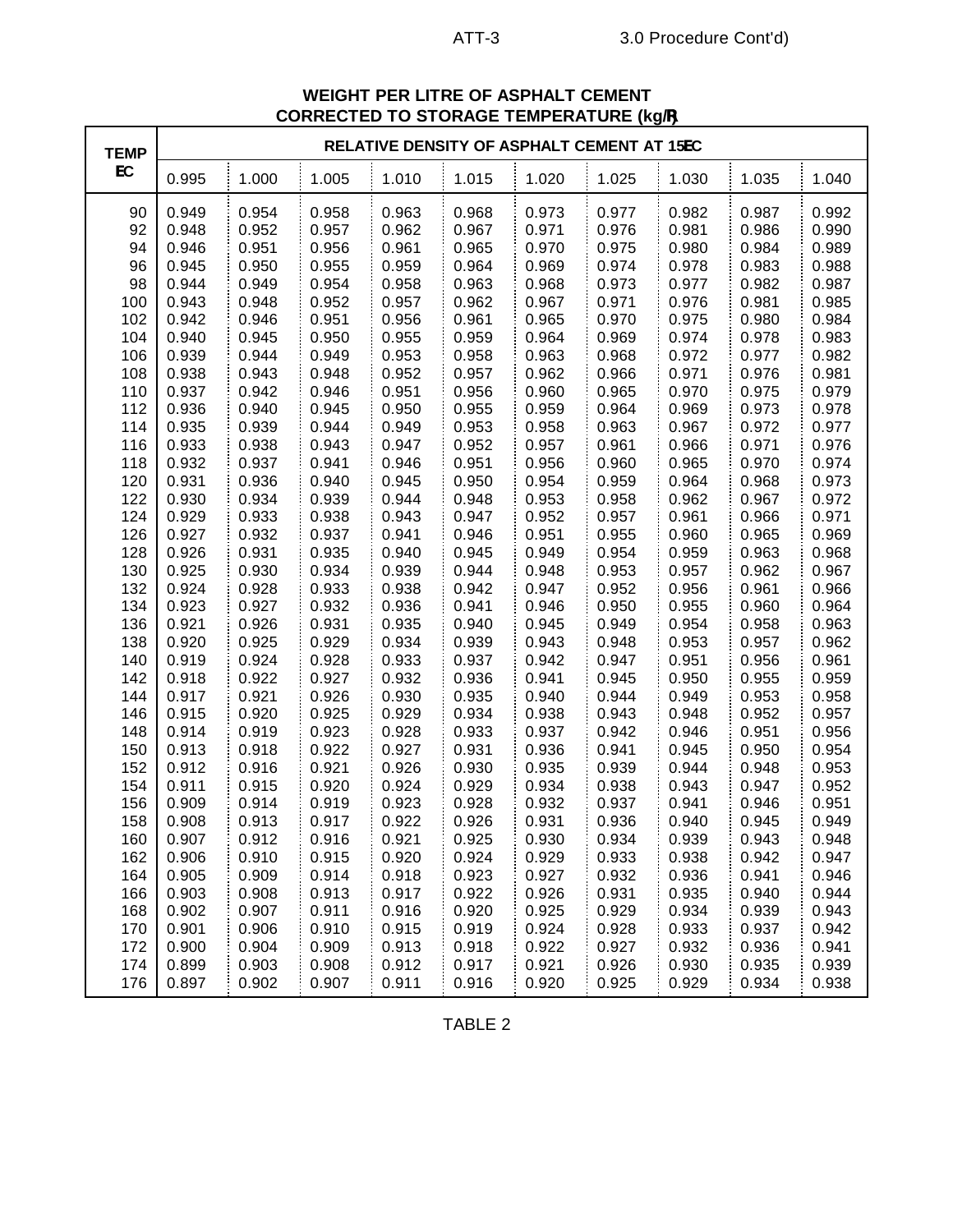| <b>TEMP</b> | RELATIVE DENSITY OF CUTBACK ASPHALTS AT 15EC |       |       |       |       |       |       |       |       |       |
|-------------|----------------------------------------------|-------|-------|-------|-------|-------|-------|-------|-------|-------|
| EC          | 0.945                                        | 0.950 | 0.955 | 0.960 | 0.965 | 0.970 | 0.975 | 0.980 | 0.985 | 0.990 |
| 10          | 0.949                                        | 0.954 | 0.959 | 0.964 | 0.969 | 0.973 | 0.978 | 0.983 | 0.988 | 0.993 |
| 12          | 0.947                                        | 0.952 | 0.957 | 0.962 | 0.967 | 0.972 | 0.977 | 0.982 | 0.987 | 0.992 |
| 14          | 0.946                                        | 0.951 | 0.956 | 0.961 | 0.966 | 0.971 | 0.976 | 0.981 | 0.986 | 0.991 |
| 16          | 0.945                                        | 0.950 | 0.955 | 0.960 | 0.965 | 0.970 | 0.975 | 0.980 | 0.985 | 0.990 |
| 18          | 0.943                                        | 0.948 | 0.953 | 0.958 | 0.963 | 0.969 | 0.974 | 0.979 | 0.984 | 0.989 |
| 20          | 0.942                                        | 0.947 | 0.952 | 0.957 | 0.962 | 0.967 | 0.972 | 0.977 | 0.982 | 0.987 |
| 22          | 0.940                                        | 0.945 | 0.950 | 0.955 | 0.960 | 0.966 | 0.971 | 0.976 | 0.981 | 0.986 |
| 24          | 0.939                                        | 0.944 | 0.949 | 0.954 | 0.959 | 0.965 | 0.970 | 0.975 | 0.980 | 0.985 |
| 26          | 0.938                                        | 0.943 | 0.948 | 0.953 | 0.958 | 0.964 | 0.969 | 0.974 | 0.978 | 0.983 |
| 28          | 0.937                                        | 0.942 | 0.947 | 0.952 | 0.957 | 0.962 | 0.967 | 0.972 | 0.977 | 0.982 |
| 30          | 0.935                                        | 0.940 | 0.945 | 0.950 | 0.955 | 0.961 | 0.966 | 0.971 | 0.976 | 0.981 |
| 32          | 0.934                                        | 0.939 | 0.944 | 0.949 | 0.954 | 0.960 | 0.965 | 0.970 | 0.975 | 0.980 |
| 34          | 0.933                                        | 0.938 | 0.942 | 0.947 | 0.952 | 0.959 | 0.964 | 0.969 | 0.974 | 0.979 |
| 36          | 0.931                                        | 0.936 | 0.941 | 0.946 | 0.951 | 0.958 | 0.962 | 0.967 | 0.972 | 0.977 |
| 38          | 0.930                                        | 0.935 | 0.940 | 0.945 | 0.950 | 0.957 | 0.961 | 0.966 | 0.971 | 0.976 |
| 40          | 0.929                                        | 0.933 | 0.938 | 0.943 | 0.948 | 0.955 | 0.960 | 0.965 | 0.970 | 0.975 |
| 42          | 0.927                                        | 0.932 | 0.937 | 0.942 | 0.947 | 0.954 | 0.959 | 0.964 | 0.969 | 0.973 |
| 44          | 0.926                                        | 0.931 | 0.936 | 0.940 | 0.946 | 0.953 | 0.958 | 0.963 | 0.968 | 0.972 |
| 46          | 0.924                                        | 0.929 | 0.934 | 0.939 | 0.944 | 0.951 | 0.956 | 0.961 | 0.966 | 0.971 |
| 48          | 0.923                                        | 0.928 | 0.933 | 0.938 | 0.943 | 0.950 | 0.955 | 0.960 | 0.965 | 0.970 |
| 50          | 0.922                                        | 0.927 | 0.932 | 0.937 | 0.941 | 0.949 | 0.954 | 0.959 | 0.964 | 0.969 |
| 52          | 0.920                                        | 0.925 | 0.930 | 0.935 | 0.940 | 0.948 | 0.953 | 0.958 | 0.962 | 0.967 |
| 54          | 0.919                                        | 0.924 | 0.929 | 0.934 | 0.939 | 0.947 | 0.952 | 0.957 | 0.961 | 0.966 |
| 56          | 0.918                                        | 0.923 | 0.928 | 0.932 | 0.937 | 0.945 | 0.950 | 0.955 | 0.960 | 0.965 |
| 58          | 0.917                                        | 0.922 | 0.926 | 0.931 | 0.936 | 0.944 | 0.949 | 0.954 | 0.959 | 0.964 |
| 60          | 0.915                                        | 0.920 | 0.925 | 0.930 | 0.935 | 0.943 | 0.948 | 0.953 | 0.958 | 0.963 |
| 62          | 0.914                                        | 0.919 | 0.923 | 0.928 | 0.933 | 0.942 | 0.947 | 0.952 | 0.956 | 0.961 |
| 64          | 0.913                                        | 0.918 | 0.922 | 0.927 | 0.932 | 0.941 | 0.946 | 0.951 | 0.955 | 0.960 |
| 66          | 0.911                                        | 0.916 | 0.921 | 0.926 | 0.931 | 0.940 | 0.944 | 0.949 | 0.954 | 0.959 |
| 68          | 0.910                                        | 0.915 | 0.920 | 0.925 | 0.929 | 0.938 | 0.943 | 0.948 | 0.953 | 0.958 |
| 70          | 0.909                                        | 0.914 | 0.918 | 0.923 | 0.928 | 0.937 | 0.942 | 0.947 | 0.952 | 0.957 |
| 72          | 0.907                                        | 0.912 | 0.917 | 0.922 | 0.926 | 0.936 | 0.941 | 0.946 | 0.950 | 0.955 |
| 74          | 0.906                                        | 0.911 | 0.916 | 0.921 | 0.925 | 0.935 | 0.940 | 0.945 | 0.949 | 0.954 |
| 76          | 0.905                                        | 0.910 | 0.914 | 0.919 | 0.924 | 0.934 | 0.938 | 0.943 | 0.948 | 0.953 |
| 78          | 0.904                                        | 0.908 | 0.913 | 0.918 | 0.923 | 0.933 | 0.937 | 0.942 | 0.947 | 0.952 |
| 80          | 0.902                                        | 0.907 | 0.912 | 0.917 | 0.921 | 0.931 | 0.936 | 0.941 | 0.946 | 0.950 |
| 82          | 0.901                                        | 0.905 | 0.910 | 0.915 | 0.920 | 0.930 | 0.935 | 0.940 | 0.944 | 0.949 |
| 84          | 0.900                                        | 0.904 | 0.909 | 0.914 | 0.919 | 0.929 | 0.934 | 0.939 | 0.943 | 0.948 |
| 86          | 0.898                                        | 0.903 | 0.908 | 0.912 | 0.917 | 0.928 | 0.932 | 0.937 | 0.942 | 0.947 |
| 88          | 0.897                                        | 0.901 | 0.907 | 0.911 | 0.916 | 0.927 | 0.931 | 0.936 | 0.941 | 0.946 |
| 90          | 0.896                                        | 0.900 | 0.905 | 0.910 | 0.915 | 0.925 | 0.930 | 0.935 | 0.940 | 0.944 |
| 92          | 0.894                                        | 0.899 | 0.904 | 0.908 | 0.913 | 0.924 | 0.929 | 0.934 | 0.938 | 0.943 |
| 94          | 0.893                                        | 0.898 | 0.903 | 0.907 | 0.912 | 0.923 | 0.928 | 0.933 | 0.937 | 0.942 |
| 96          | 0.892                                        | 0.897 | 0.901 | 0.906 | 0.911 | 0.922 | 0.927 | 0.931 | 0.936 | 0.941 |
| 98          | 0.891                                        | 0.895 | 0.900 | 0.905 | 0.910 | 0.921 | 0.926 | 0.930 | 0.935 | 0.940 |
| 100         | 0.889                                        | 0.894 | 0.898 | 0.903 | 0.908 | 0.919 | 0.924 | 0.929 | 0.934 | 0.938 |

# **WEIGHT PER LITRE OF CUTBACK ASPHALTS CORRECTED TO STORAGE TEMPERATURE (kg/R)**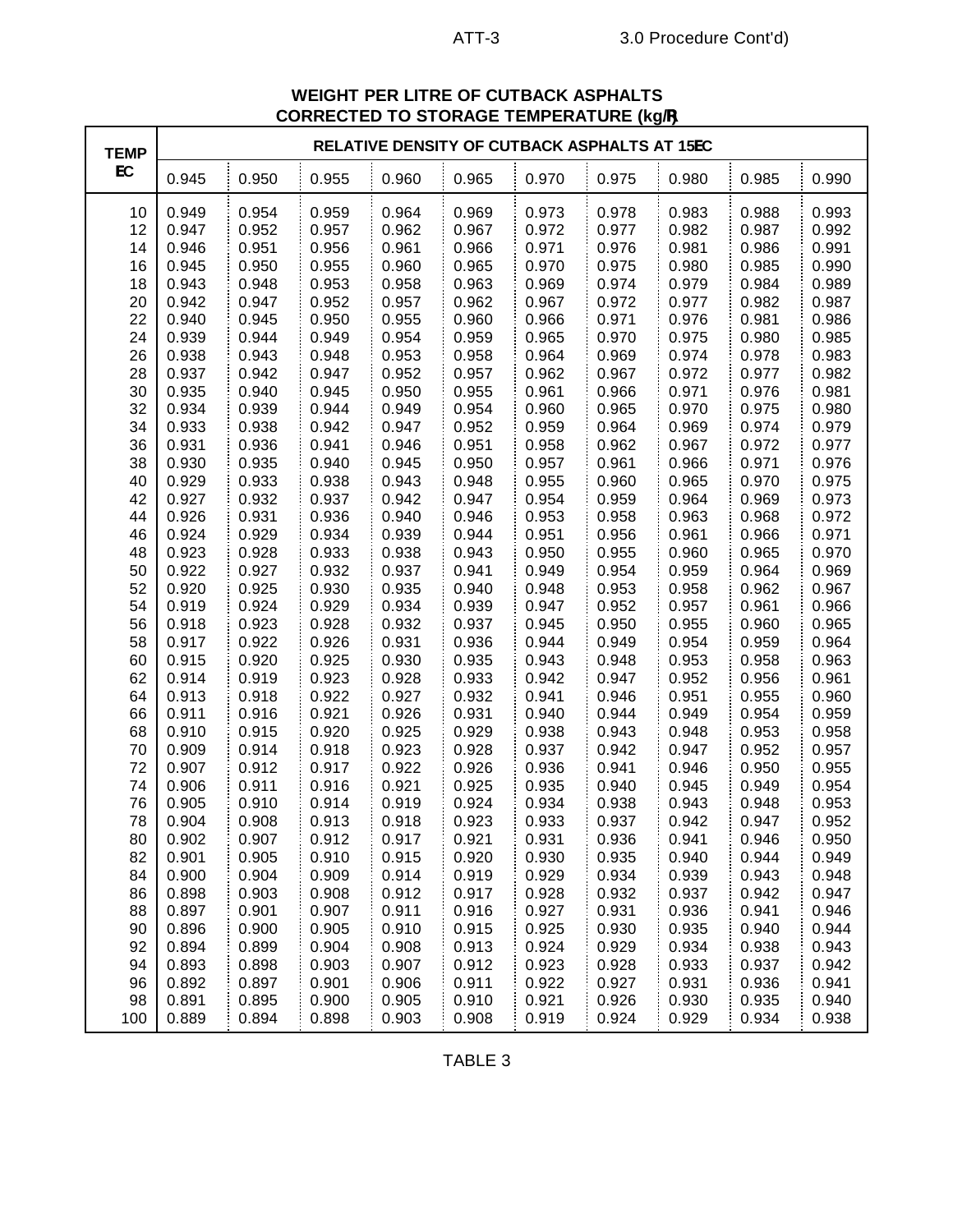| <b>WEIGHT PER LITRE OF EMULSIFIED ASPHALT</b> |
|-----------------------------------------------|
| <b>CORRECTED TO STORAGE TEMPERATURE</b>       |

| .<br>ັ<br>LIVIULUIVI.<br>v v v                           |                                                                                        |                                                          |                                                                                        |                                                          |                                                                                        |                                                          |                                                                                        |  |
|----------------------------------------------------------|----------------------------------------------------------------------------------------|----------------------------------------------------------|----------------------------------------------------------------------------------------|----------------------------------------------------------|----------------------------------------------------------------------------------------|----------------------------------------------------------|----------------------------------------------------------------------------------------|--|
| Temp.<br>EC.                                             | kg/R                                                                                   | Temp.<br>EC                                              | kg/R                                                                                   | Temp.<br>EC                                              | kg/R                                                                                   | Temp.<br>EC.                                             | kg/R                                                                                   |  |
| 10<br>12<br>14<br>16<br>18<br>20<br>22<br>24<br>26<br>28 | 1.003<br>1.002<br>1.001<br>1.000<br>0.999<br>0.998<br>0.997<br>0.996<br>0.995<br>0.994 | 30<br>32<br>34<br>36<br>38<br>40<br>42<br>44<br>46<br>48 | 0.994<br>0.993<br>0.992<br>0.991<br>0.990<br>0.089<br>0.988<br>0.987<br>0.986<br>0.985 | 50<br>52<br>54<br>56<br>58<br>60<br>62<br>64<br>66<br>68 | 0.985<br>0.984<br>0.983<br>0.982<br>0.981<br>0.980<br>0.979<br>0.978<br>0.977<br>0.976 | 70<br>72<br>74<br>76<br>78<br>80<br>82<br>84<br>86<br>88 | 0.976<br>0.975<br>0.974<br>0.973<br>0.972<br>0.971<br>0.970<br>0.969<br>0.968<br>0.967 |  |

RELATIVE DENSITY OF EMULSION: 1.000

### TABLE 4

17. Calculate the Total Weight of Asphalt Available in kg (line "N") as follows:

' *Wt*. *of Asphalt Delivered* % *Wt*. *of Asphalt in Tanks*

- 18. At the end of the day:
	- a) Have the contractor measure the distance in metres to the neares 0.05 m from the inside top surface of the tank shell to the surface of the asphalt in the tank. Record as Depth to Asphalt at End of Da (line "O").
	- b) Obtain the temperature of asphalt in storage at the time fo measurement and reord as Ending Temperature of Asphalt in Tank (line "T").

The depth measuement and temperature at the end of one day correspond to the beginning depth measurement and temperature of the next day.

19. Calculate the Depth of Asphalt in mm in the stoge tank (line "P") as follows:

' *Total Depth of Tank* & *Depth of Asphalt* (*from top of tank*)

- 20. If asphalt calibration charts are available, use the charts and the Depth of Asphalt Remaining in Tank (line "P") to determine the Ending Volumefo Asphalt in Tank and record it on line "S". Then, leavenes "Q" and "R" blank, and proceed to step 24.
- 21. If asphalt calibration charts are not available, calculate the Percent Dept Filled (line "Q") using the formula:

*Percent Depth Filled* (%) ' *Depth of Asphalt Remaining in Tank Total Depth of Tank* × 100%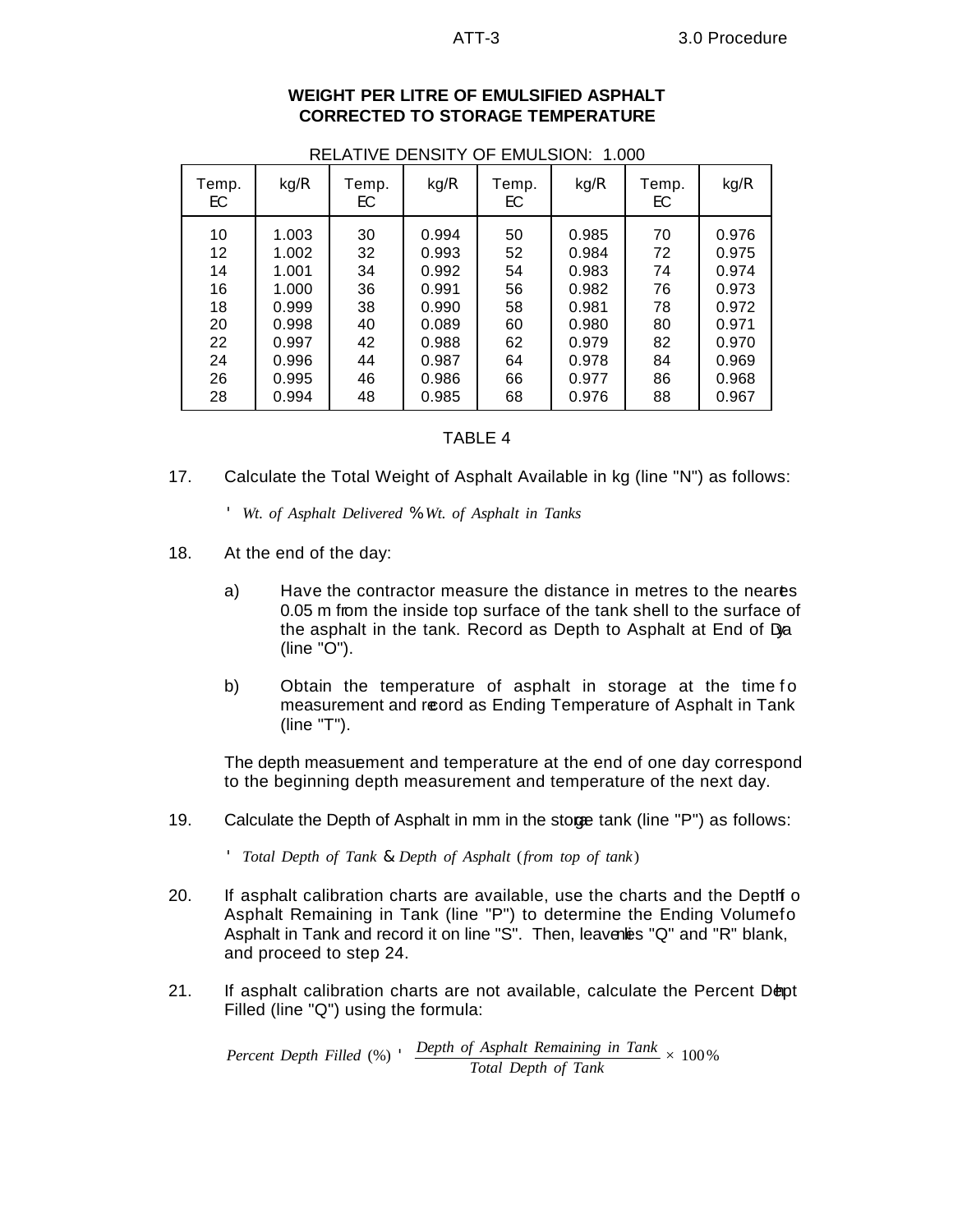- 22. Use Table 1 and the Percent Depth Filled (line "Q") to determine the Percent of Capacity Filled and record it on line "R".
- 23. Determine the Ending Volume in litres of the asphalt in the storage tank (line "S") using the formula:

*Vol.*  $(R)$  *Capacity of Tank*  $\times$  *Percent of Capacity Filled with Asphalt* 100%

- 24. With the Ending Temperature of Asphalt in Tank (line "T") and the Relative Density of Asphalt at 15EC (line "I") use Table 2 or 3 or 4 to determine the Weight per Litre of Asphalt at Tank Temperature and record it on line "U".
- 25. Calculate the Weight of Asphalt in kg inite storage tank (line "V") as follows:

' *Wt*./R *of Asphalt at Tank Temperature* × *Ending Volume of Asphalt in Tank*

- 26. When two tanks are being used, addhe Ending Weight of Asphalt in Tank 1 (line " $V_1$ ") to the corresponding Ending Weight of Asphalt in Tank 2 (line " $V_1$ ") and record as Weight of Asphalt Remaining in Tanks (line "W").
- 27. Calculate the Weight of Asphalt Used during the bulk test (line "X") as follows:

' *Total Wt*. *of Asphalt Available* & *Wt*. *of Asphalt Remaining in Tanks*

- 28. Obtain from the Project Manager or office person the total weight in kg of moist mix produced during this interval and record as Weight of Paid Moist Mix (line "Y").
- 29. Add up all loads of mix that were diverted to other projects or rejected, and record as Weight of Rejected Mix (line "Z").

When calculating the total weight of mix produced during the bulk asphal content test, ensure that you account for all mix produce by the asphalt plant during that time period. Include in the total:

- a) the estimated weight of the loads rejected at the plant which did not pass over the weigh scale;
- b) the loads of mix diverted to another proport, e.g., patching. which are typically recorded on separate scale sheets.
- 30. Determine the Total Weight of Moist Mix in kg (line "AA") as follows:
	- ' *Wt*. *of Paid Moist Mix* % *Wt*. *of Rejected or Diverted Mix*